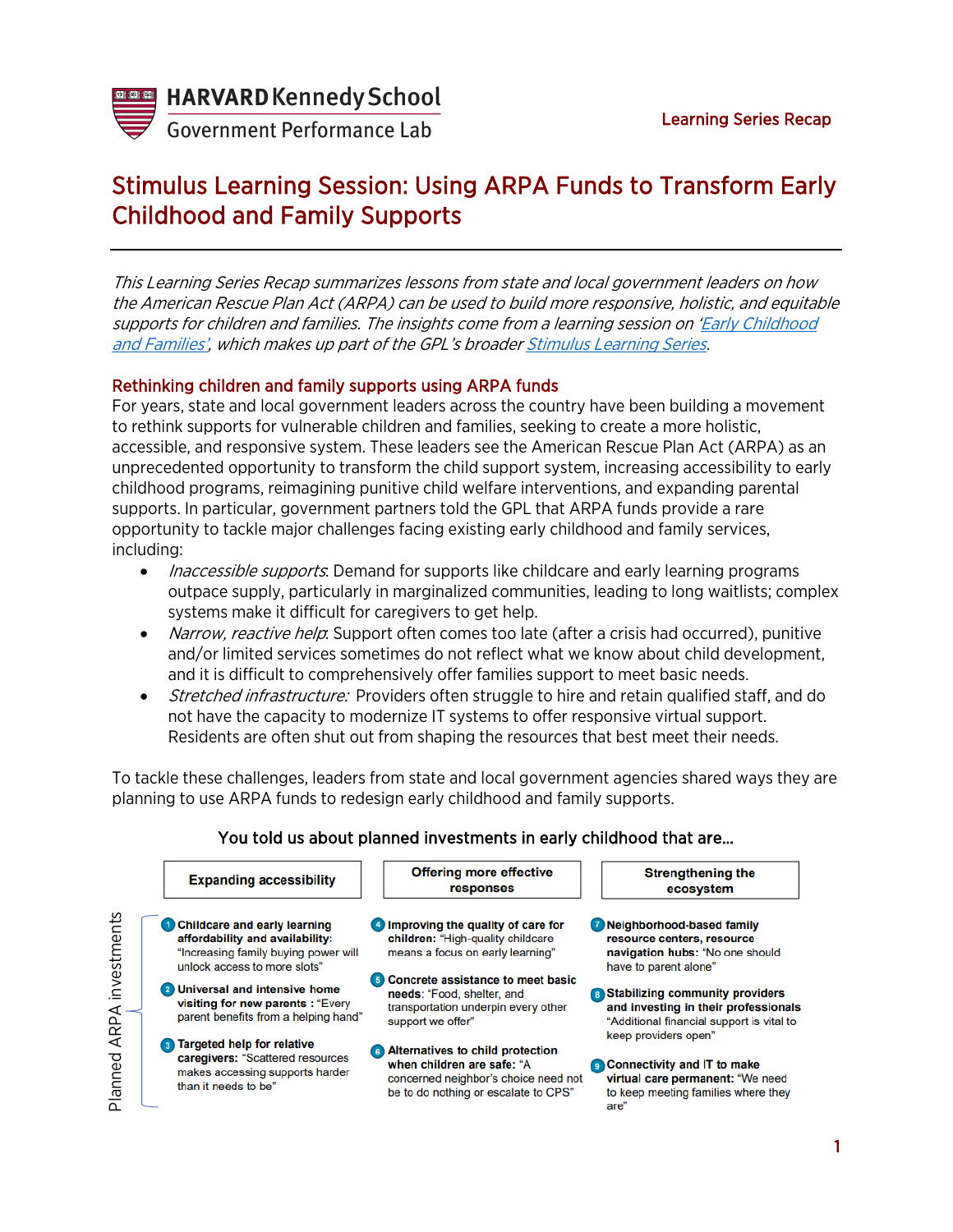As shown in the figure above, planned ARPA investments fall into three main buckets – expanding accessibility, offering more effective responses, and strengthening the early childhood ecosystem – and include: increasing slots and affordability of childcare, expanding home visiting programs, building out new family resource centers, creating alternatives to punitive child welfare investigations when children are safe, and investing in provider capacity to offer flexible, hybrid (virtual and in-person), and community-based services.

#### Examples from the field

#### Expanding home visiting services for families in Connecticut

Connecticut's Office of Early Childhood is planning a number of ARPA investments to provide more equitable and upstream family supports, including increasing subsidy rates for high-quality childcare programs, providing childcare for individuals in workforce training, and rolling out universal home visiting services. Home visiting is widely seen as an impactful program to invest in; Connecticut staff conducted research that showed their home visiting program was expected to yield \$3 in savings for every \$1 invested, with a 50 percent reduction in emergency room care and a 40 percent reduction in referrals to child welfare during the first year after birth. The state is planning to allocate \$13 million over five years to roll out universal home visiting services region by region, working in tandem with local health departments, community economic development branches, cities, and towns. Community health workers who visit the family can provide critical support to new moms (such as education on infant care), and also serve as navigators to help connect families to a wider array of supports as needed.

"One of the most important things was being in a listening position and being open to change in how we did things, and we heard loud and clear from our families that we need to go further upstream… Having universal home visiting was the next logical step in being known as a family friendly state: good schools, high quality childcare, and showing families right from the start we're there with you."

- Beth Bye, Commissioner, Connecticut's Office of Early Childhood

### Creating a network of family resource centers in Texas

To pinpoint the most effective use of ARPA dollars, Texas' Department of Family and Protective Services set out on a town hall tour, engaging with stakeholders, families involved in the child welfare system, a family and youth advisory council, and providers to identify prevalent gaps in the current child support system. Together they identified family resource centers as a key area of focus; the state currently doesn't have a formal network of family resource centers and recognized that this could be critical to expanding connections to resources and addressing families' basic needs. Texas is planning to begin by building out a formal network of family resource centers in five communities, which will help to connect families to resources earlier (before a moment of crisis) and provide an alternative to referring families for a child welfare investigation when appropriate.

"We hear from our main referral sources that often they're not clear that a family needs a Child Protective Services hotline call, but they don't know what else to do; they don't feel like they have other tools in their toolbox. And so one of the things that we're hoping to test is the ability to provide an outlet for caregivers, teachers, law enforcement officers, faith-based community members, and others who are concerned and don't know how to provide support to make some connections for families to supportive services earlier on."

> - Sarah Abrahams, Deputy Associate Commissioner, Texas Department of Family and Protective Services